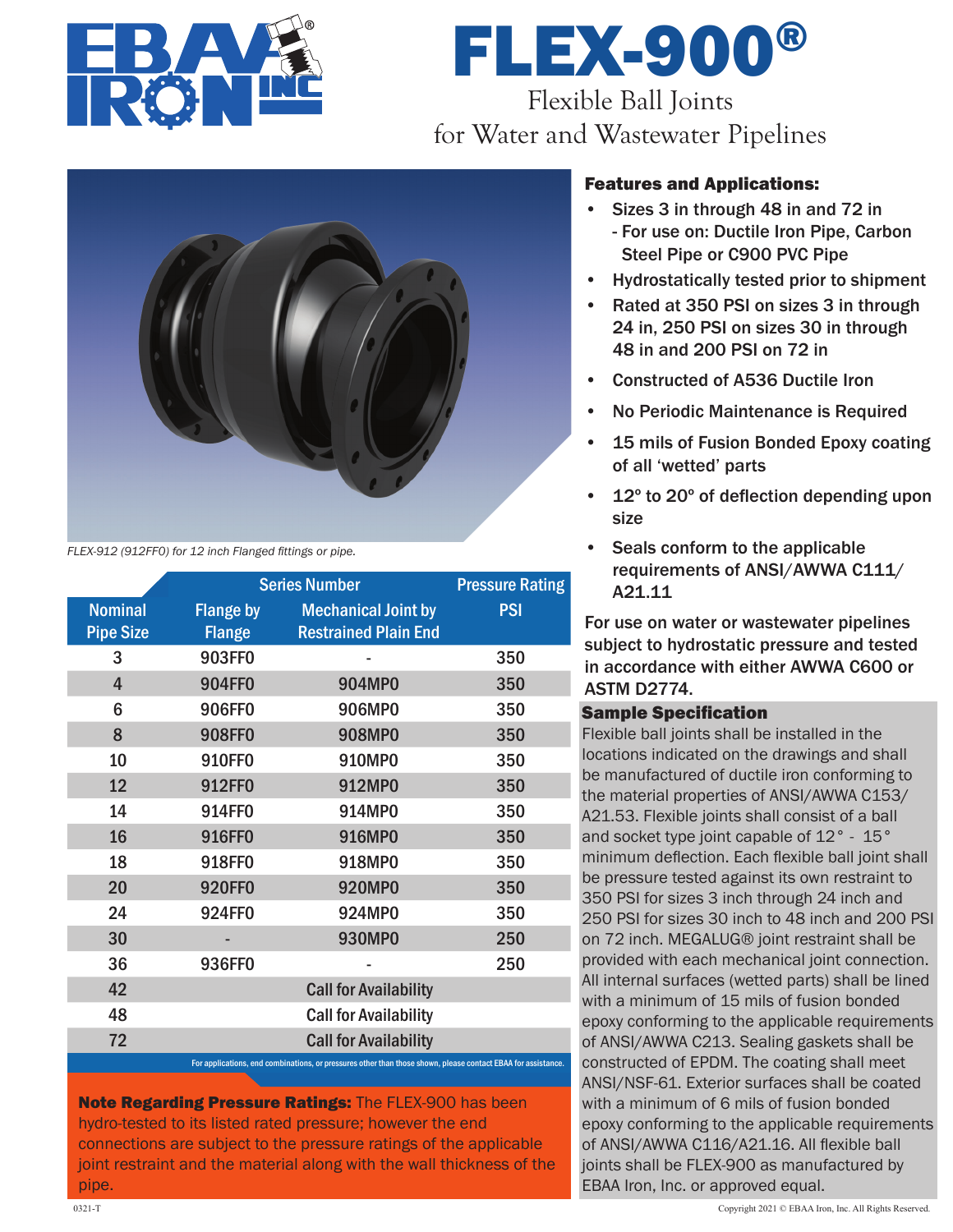# FLEX-900 Submittal Reference Drawing (3 inch - 12 inch)



|                                    |                                | Dimensions for FLEX-900 (3 inch through 12 inch) |                |     |                          |                |                          |     |      |           |
|------------------------------------|--------------------------------|--------------------------------------------------|----------------|-----|--------------------------|----------------|--------------------------|-----|------|-----------|
| <b>Nominal</b><br><b>Pipe Size</b> | <b>Deflection</b><br>(Degrees) | L1                                               | L <sub>2</sub> | L3  | L4                       | L <sub>5</sub> | L <sub>6</sub>           | L7  | ID   | <b>OD</b> |
| 3                                  | 20                             | 11.4                                             | 5.7            | ٠   | $\overline{\phantom{a}}$ | ٠              | $\overline{\phantom{a}}$ | ۰.  | 3.2  | 9.2       |
| 4                                  | 20                             | 15.0                                             | 5.6            | 1.8 | 18.1                     | 15.6           | 3.6                      | 2.5 | 4.1  | 13.0      |
| $6\phantom{1}$                     | 20                             | 16.2                                             | 6.2            | 1.7 | 19.2                     | 16.7           | 4.2                      | 2.5 | 6.2  | 15.0      |
| 8                                  | 20                             | 16.8                                             | 6.9            | 1.6 | 19.6                     | 17.1           | 4.9                      | 2.5 | 8.3  | 17.3      |
| 10                                 | 20                             | 20.5                                             | 8.2            | 1.6 | 22.9                     | 20.4           | 6.2                      | 2.5 | 10.3 | 22.7      |
| 12                                 | 20                             | 21.6                                             | 9.3            | 1.6 | 24.3                     | 21.8           | 6.8                      | 2.5 | 12.3 | 22.7      |

NOTE: Dimensions are in inches (±1%) and are subject to change with out notice.



| <b>Size</b>    | $ID*$  | <b>D1</b> | D <sub>2</sub> | D <sub>3</sub> | <b>D4</b> | D <sub>5</sub> | <b>O-ring</b><br><b>Diameter</b> | <b>O-ring</b><br><b>Part Number</b> |
|----------------|--------|-----------|----------------|----------------|-----------|----------------|----------------------------------|-------------------------------------|
| 3              | 3.280  | 4.885     | 4.185          | 0.175          | 0.350     | 0.0625         | 0.25                             | 983003                              |
| $\overline{4}$ | 4.060  | 5.900     | 4.700          | 0.300          | 0.600     | 0.0625         | 0.5                              | 983004                              |
| 6              | 6.160  | 8.00      | 6,800          | 0.300          | 0.600     | 0.0625         | 0.5                              | 983006                              |
| 8              | 8.270  | 10.100    | 8.900          | 0.300          | 0.600     | 0.0625         | 0.5                              | 983008                              |
| 10             | 10.160 | 12.200    | 11.000         | 0.300          | 0.600     | 0.0625         | 0.5                              | 983010                              |
| 12             | 12.340 | 14.300    | 13.100         | 0.300          | 0.600     | 0.0625         | 0.5                              | 983012                              |
| 14             | 14.260 | 16.200    | 15.00          | 0.300          | 0.600     | 0.0625         | 0.5                              | 983014                              |
| 16             | 16.480 | 18.500    | 16.900         | 0.400          | 0.800     | 0.1250         | 0.625                            | 983016                              |
| 18             | 18.560 | 20.700    | 19.100         | 0.400          | 0.800     | 0.1250         | 0.625                            | 983018                              |
| 20             | 20.520 | 23.000    | 21.400         | 0.400          | 0.800     | 0.1250         | 0.625                            | 983020                              |
| 24             | 24.680 | 27.200    | 25,600         | 0.400          | 0.800     | 0.1250         | 0.625                            | 983024                              |
| 30             | 30,900 | 33,500    | 31.700         | 0.400          | 0.900     | 0.1250         | 0.75                             | 983030                              |
| 36             | 37.040 | 40,000    | 38,300         | 0.400          | 0.850     | 0.1250         | 0.75                             | 983036                              |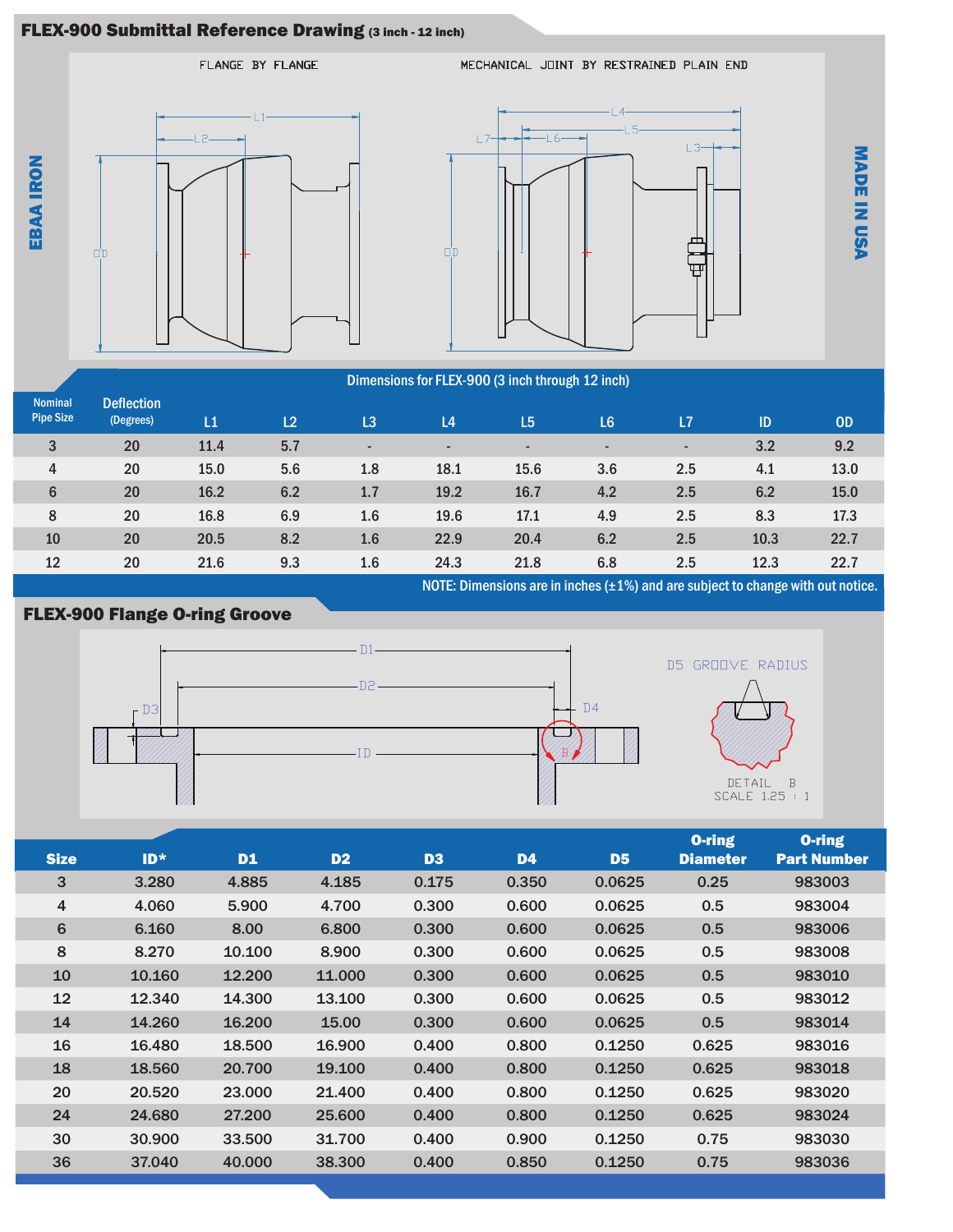# FLEX-900 Submittal Reference Drawing (14 inch - 72 inch)





M A D E

IN

U S A

| <b>Nominal</b>                                                                       | <b>Deflection</b> |      |                              |                          | Dimensions for FLEX-900 (14 inch through 48 inch) |                          |                |      |           |
|--------------------------------------------------------------------------------------|-------------------|------|------------------------------|--------------------------|---------------------------------------------------|--------------------------|----------------|------|-----------|
| <b>Pipe Size</b>                                                                     | (Degrees)         | L1   | L2                           | L3                       | L <sub>4</sub>                                    | L <sub>5</sub>           | L <sub>6</sub> | ID   | <b>OD</b> |
| 14                                                                                   | 15                | 21.5 | 10.3                         | 3.0                      | 26.3                                              | 25.2                     | 15.3           | 14.4 | 22.5      |
| 16                                                                                   | 15                | 26.5 | 13.6                         | 2.5                      | 30.3                                              | 26.8                     | 17.4           | 16.5 | 25.0      |
| 18                                                                                   | 15                | 25.4 | 12.9                         | 3.0                      | 29.7                                              | 26.2                     | 19.5           | 18.6 | 29.9      |
| 20                                                                                   | 15                | 24.6 | 11.3                         | 2.5                      | 32.9                                              | 29.4                     | 21.6           | 20.6 | 30.5      |
| 24                                                                                   | 15                | 32.9 | 14.5                         | 2.5                      | 38.7                                              | 35.2                     | 25.8           | 24.8 | 37.3      |
| 30                                                                                   |                   |      | <b>Call for Availability</b> |                          |                                                   |                          |                |      |           |
| 36                                                                                   | 15                | 35.5 | 17.1                         | $\overline{\phantom{a}}$ | $\overline{\phantom{a}}$                          | $\overline{\phantom{a}}$ | ٠              | 37.0 | 50.3      |
| 42                                                                                   |                   |      | <b>Call for Availability</b> |                          |                                                   |                          |                |      |           |
| 48                                                                                   |                   |      | <b>Call for Availability</b> |                          |                                                   |                          |                |      |           |
| 72                                                                                   |                   |      | <b>Call for Availability</b> |                          |                                                   |                          |                |      |           |
| NOTE: Dimensions are in inches $(\pm 1\%)$ and are subject to change without notice. |                   |      |                              |                          |                                                   |                          |                |      |           |

NOTE: Dimensions are in inches  $(\pm 1\%)$  and are subject to change without notice. Mechanical Joint by Restrained Plain End sizes are only available up to 24 inch.

| <b>Weights (lbs)</b>               |                                   |                             |  |  |  |  |
|------------------------------------|-----------------------------------|-----------------------------|--|--|--|--|
| <b>Nominal</b><br><b>Pipe Size</b> | <b>900FF0</b><br>$(FE \times FE)$ | <b>900MP0</b><br>(MJ x RPE) |  |  |  |  |
| 3                                  | 57.89                             |                             |  |  |  |  |
| 4                                  | 86.36                             | 84.60                       |  |  |  |  |
| 6                                  | 121.04                            | 119.84                      |  |  |  |  |
| 8                                  | 177.83                            | 162.97                      |  |  |  |  |
| 10                                 | 267.52                            | 244.82                      |  |  |  |  |
| 12                                 | 373.26                            | 309.44                      |  |  |  |  |
| 14                                 | 554.70                            | 621.77                      |  |  |  |  |
| 16                                 | 596.46                            | 523.01                      |  |  |  |  |
| 18                                 | 895.46                            | 916.82                      |  |  |  |  |
| 20                                 | 817.92                            | 966.58                      |  |  |  |  |
| 24                                 | 1,542.18                          | 1,652.18                    |  |  |  |  |
| 30                                 |                                   | 2,584.42                    |  |  |  |  |
| 36                                 | 3,801.00                          |                             |  |  |  |  |
| 42                                 | Call                              |                             |  |  |  |  |
| 48                                 | Call                              |                             |  |  |  |  |
| 72                                 | Call                              |                             |  |  |  |  |

#### Important Notes

In order for the FLEX-900 to protect pipeline connections, any load on the pipeline must be transferred to the FLEX-900 by restrained joints. Depending on the piping arrangement and expected movement of the pipeline, adjacent pipeline joints must be restrained to adequately transfer the loads to the FLEX-900.

The flanged outlets are dimensioned according to ANSI/ AWWA C110/A21.10 with addition of the O-ring. An O-ring is provided with each flange to provide a proven water tight seal to a minimum of 350 PSI.

Mechanical joint connection conform to the dimensional requirements of either ANSI/AWWA C110/A21.10 or ANSI/ AWWA C153/A21.53 depending on the size.

When connecting a FLEX-900 to HDPE pipe, a flanged end connection is required. This is to be joined to a fused flange adapter on the HDPE pipe. A filler flange between the two gaskets is necessary to assure proper seal contact.